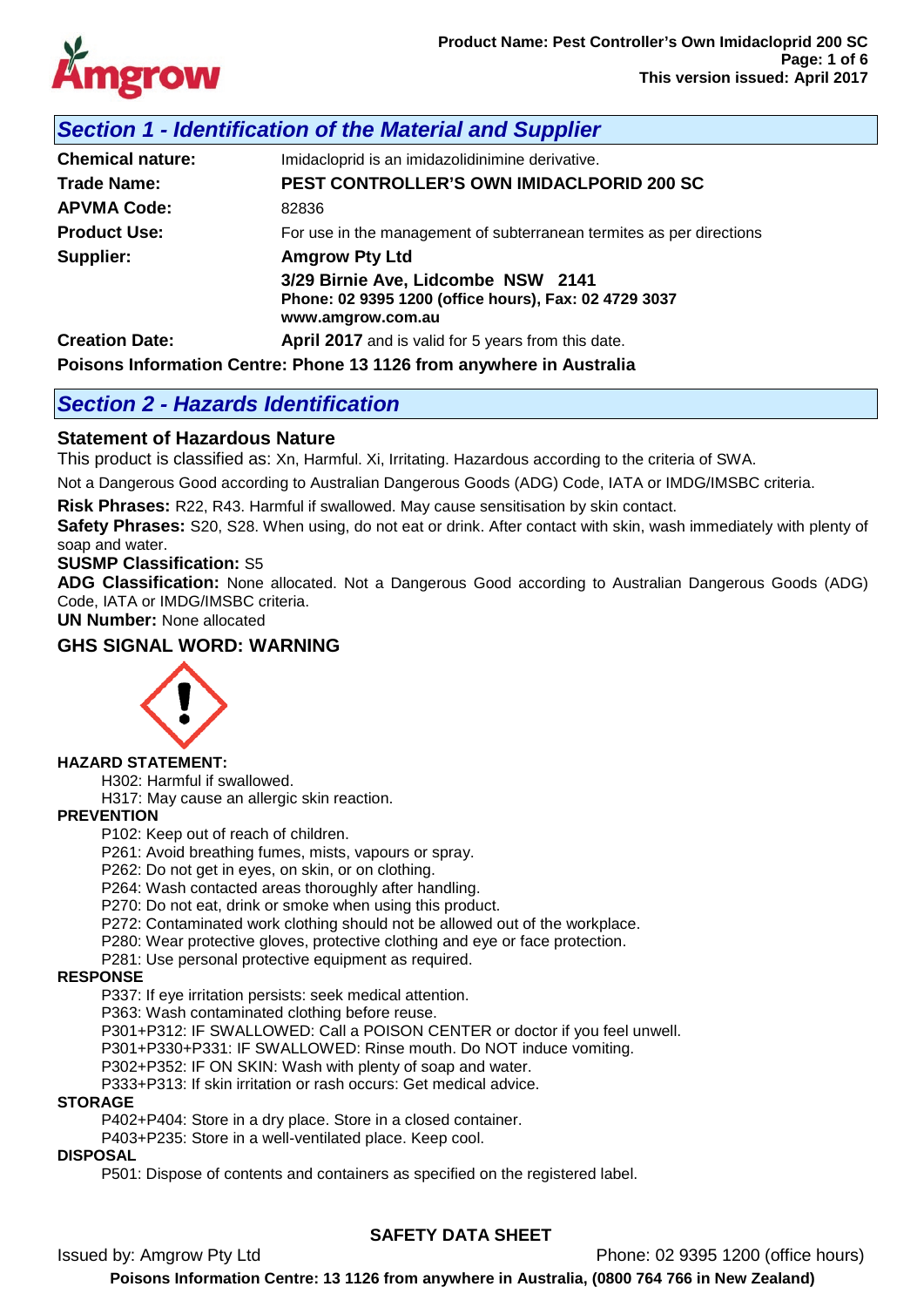

## *Emergency Overview*

**Physical Description & Colour**: White suspension.

#### **Odour:** Mild odour.

**Major Health Hazards:** Acute Toxicity: Imidacloprid is harmful. The LD<sub>50</sub> is 450 mg/kg body weight in rats, and 131 mg/kg in mice. The 24-hour dermal LD<sub>50</sub> in rats is >5,000 mg/kg. It is considered non-irritating to eyes and skin (rabbits), and non-sensitizing to skin (guinea pigs). The LC $_{50}$  is > 69 mg/m3 as an aerosol, and >5323 mg/3 as a dust. Signs and Symptoms of Poisoning: Although no account of human poisoning was found in the literature, signs and symptoms of poisoning would be expected to be similar to nicotinic signs and symptoms, including fatigue, twitching, cramps, and muscle weakness including the muscles necessary for breathing.

This product is harmful if swallowed, possible skin sensitiser.

## *Section 3 - Composition/Information on Ingredients*

| Ingredients                     | <b>CAS No</b>             | Conc.% | TWA $(mg/m^3)$ STEL $(mg/m^3)$ |         |
|---------------------------------|---------------------------|--------|--------------------------------|---------|
| Imidacloprid                    | 138261-41-3 200g/L        |        | not set                        | not set |
| Isothiazolone                   | $55965 - 84 - 9$ < 0.6g/L |        | not set                        | not set |
| Other non hazardous ingredients | secret                    | to 100 | not set                        | not set |

This is a commercial product whose exact ratio of components may vary slightly. Minor quantities of other non hazardous ingredients are also possible.

The SWA TWA exposure value is the average airborne concentration of a particular substance when calculated over a normal 8 hour working day for a 5 day working week. The STEL (Short Term Exposure Limit) is an exposure value that may be equalled (but should not be exceeded) for no longer than 15 minutes and should not be repeated more than 4 times per day. There should be at least 60 minutes between successive exposures at the STEL. The term "peak "is used when the TWA limit, because of the rapid action of the substance, should never be exceeded, even briefly.

# *Section 4 - First Aid Measures*

**General Information:** You should call The Poisons Information Centre if you feel that you may have been poisoned, burned or irritated by this product. The number is 13 1126 from anywhere in Australia (0800 764 766 in New Zealand) and is available at all times. Have this SDS with you when you call.

**Inhalation:** No first aid measures normally required. However, if inhalation has occurred, and irritation has developed, remove to fresh air and observe until recovered. If irritation becomes painful or persists more than about 30 minutes, seek medical advice.

**Skin Contact:** Wash gently and thoroughly with water (use non-abrasive soap if necessary) for 5 minutes or until chemical is removed.

**Eye Contact:** No effects expected. If irritation does occur, flush contaminated eye(s) with lukewarm, gently flowing water for 5 minutes or until the product is removed. Obtain medical advice if irritation becomes painful or lasts more than a few minutes. Take special care if exposed person is wearing contact lenses.

**Ingestion:** If swallowed, do NOT induce vomiting. Wash mouth with water and contact a Poisons Information Centre, or call a doctor.

# *Section 5 - Fire Fighting Measures*

**Fire and Explosion Hazards**: The major hazard in fires is usually inhalation of heated and toxic or oxygen deficient (or both), fire gases. There is no risk of an explosion from this product under normal circumstances if it is involved in a fire.

Only small quantities of decomposition products are expected from this product at temperatures normally achieved in a fire. This will only occur after heating to dryness.

Fire decomposition products from this product are likely to be harmful if inhaled. Take suitable protective measures.

**Extinguishing Media:** Not combustible. Use extinguishing media suited to burning materials.

**Fire Fighting:** If a significant quantity of this product is involved in a fire, call the fire brigade.

| Does not burn.                  |
|---------------------------------|
| Does not burn.                  |
| Does not burn.                  |
| Not applicable - does not burn. |
| Does not burn.                  |
|                                 |

# *Section 6 - Accidental Release Measures*

**Accidental release:** In the event of a major spill, prevent spillage from entering drains or water courses. Wear full protective clothing including eye/face protection. All skin areas should be covered. See below under Personal Protection regarding Australian Standards relating to personal protective equipment. No special recommendations for clothing materials. Eye/face protective equipment should comprise as a minimum, protective goggles. If there is a

## **SAFETY DATA SHEET**

Issued by: Amgrow Pty Ltd Phone: 02 9395 1200 (office hours)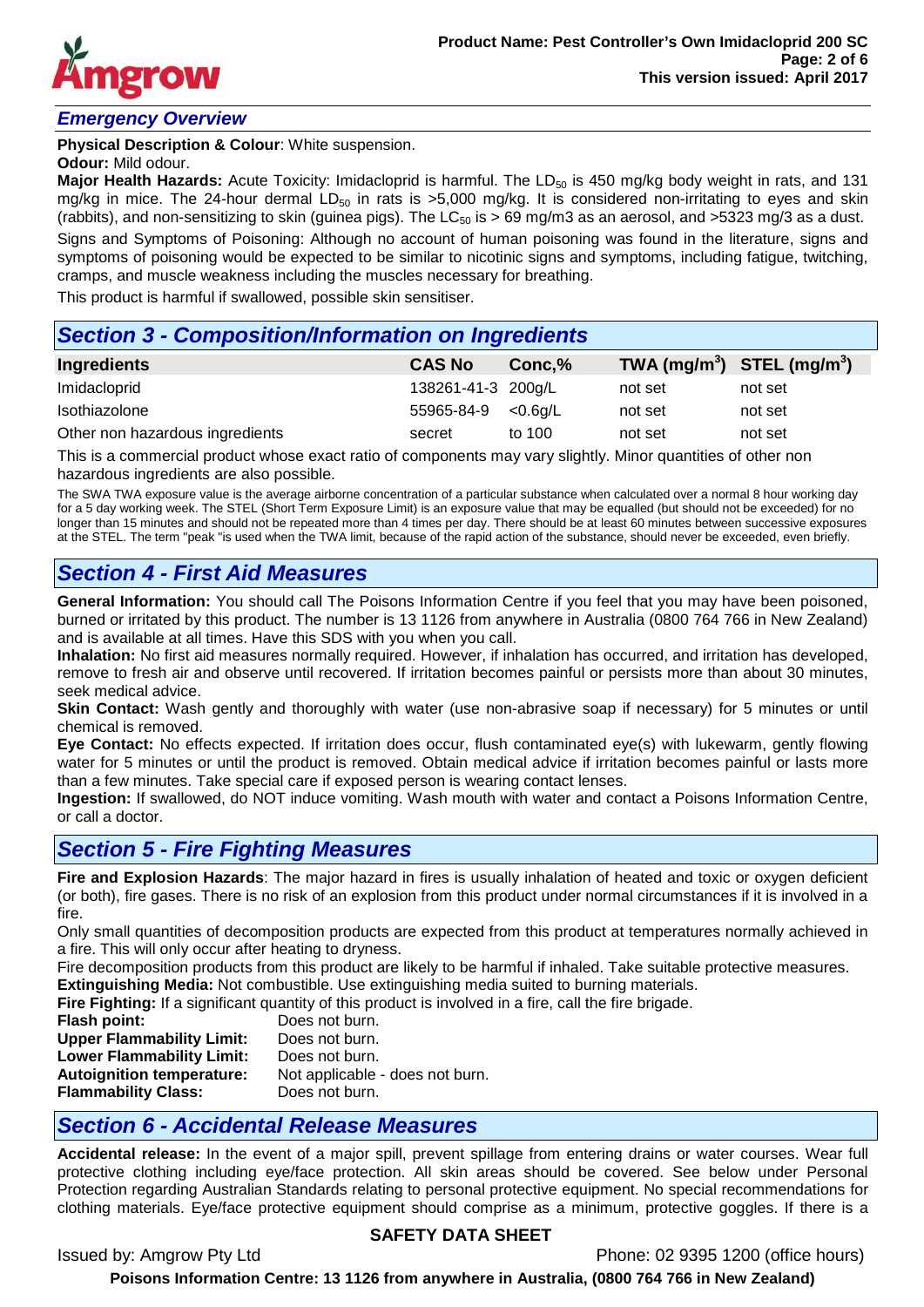

significant chance that vapours or mists are likely to build up in the cleanup area, we recommend that you use a respirator. Usually, no respirator is necessary when using this product. However, if you have any doubts consult the Australian Standard mentioned below (section 8). Otherwise, not normally necessary.

Stop leak if safe to do so, and contain spill. Absorb onto sand, vermiculite or other suitable absorbent material. If spill is too large or if absorbent material is not available, try to create a dike to stop material spreading or going into drains or waterways. Sweep up and shovel or collect recoverable product into labelled containers for recycling or salvage, and dispose of promptly. Recycle containers wherever possible after careful cleaning. Refer to product label for specific instructions. After spills, wash area preventing runoff from entering drains. If a significant quantity of material enters drains, advise emergency services. Full details regarding disposal of used containers, spillage and unused material may be found on the label. If there is any conflict between this SDS and the label, instructions on the label prevail. Ensure legality of disposal by consulting regulations prior to disposal. Thoroughly launder protective clothing before storage or re-use. Advise laundry of nature of contamination when sending contaminated clothing to laundry.

# *Section 7 - Handling and Storage*

**Handling:** Keep exposure to this product to a minimum, and minimise the quantities kept in work areas. Check Section 8 of this SDS for details of personal protective measures, and make sure that those measures are followed. The measures detailed below under "Storage" should be followed during handling in order to minimise risks to persons using the product in the workplace. Also, avoid contact or contamination of product with incompatible materials listed in Section 10.

**Storage:** This product is a Scheduled Poison. Observe all relevant regulations regarding sale, transport and storage of this schedule of poison. Protect this product from light. Store in the closed original container in a dry, cool, wellventilated area out of direct sunlight. Make sure that the product does not come into contact with substances listed under "Incompatibilities" in Section 10. Some liquid preparations settle or separate on standing and may require stirring before use. Check packaging - there may be further storage instructions on the label.

# *Section 8 - Exposure Controls and Personal Protection*

The following Australian Standards will provide general advice regarding safety clothing and equipment:

Respiratory equipment: **AS/NZS 1715**, Protective Gloves: **AS 2161**, Occupational Protective Clothing: AS/NZS 4501 set 2008, Industrial Eye Protection: **AS1336** and **AS/NZS 1337**, Occupational Protective Footwear: **AS/NZS2210**.

**SWA Exposure Limits TWA (mg/m<sup>3</sup>**

**) STEL (mg/m<sup>3</sup> )**

Exposure limits have not been established by SWA for any of the significant ingredients in this product.

The ADI for Imidacloprid is set at 0.06mg/kg/day. The corresponding NOEL is set at 6mg/kg/day. ADI means Acceptable Daily Intake; NOEL means No-observable-effect-level. Data from Australian ADI List, June 2014.

No special equipment is usually needed when occasionally handling small quantities. The following instructions are for bulk handling or where regular exposure in an occupational setting occurs without proper containment systems.

**Ventilation:** This product should only be used in a well ventilated area. If natural ventilation is inadequate, use of a fan is suggested.

**Eye Protection:** Eye protection such as protective glasses or goggles is recommended when this product is being used.

Skin Protection: If you believe you may have a sensitisation to this product or any of its declared ingredients, you should prevent skin contact by wearing impervious gloves, clothes and, preferably, apron. Make sure that all skin areas are covered. See below for suitable material types.

**Protective Material Types:** We suggest that protective clothing be made from the following materials: PVC.

**Respirator:** Usually, no respirator is necessary when using this product. However, if you have any doubts consult the Australian Standard mentioned above. Otherwise, not normally necessary.

## *Section 9 - Physical and Chemical Properties:*

**Physical Description & colour**: White suspension. **Odour:** Mild odour. **Boiling Point:**  $>100^{\circ}$ C at 100kPa<br>**Freezing/Melting Point:** No specific data. Li **Volatiles:** No data.<br> **Vapour Pressure:** No data. **Vapour Pressure:** Vapour Density: No data. **Specific Gravity:** 1.15 at 20°C **Water Solubility:** Dispersible. **pH:** No data.<br> **Volatility:** No data. **Volatility:** No data.<br> **Odour Threshold:** No data **Odour Threshold:** 

No specific data. Liquid at normal temperatures.<br>No data.

## **SAFETY DATA SHEET**

Issued by: Amgrow Pty Ltd Phone: 02 9395 1200 (office hours)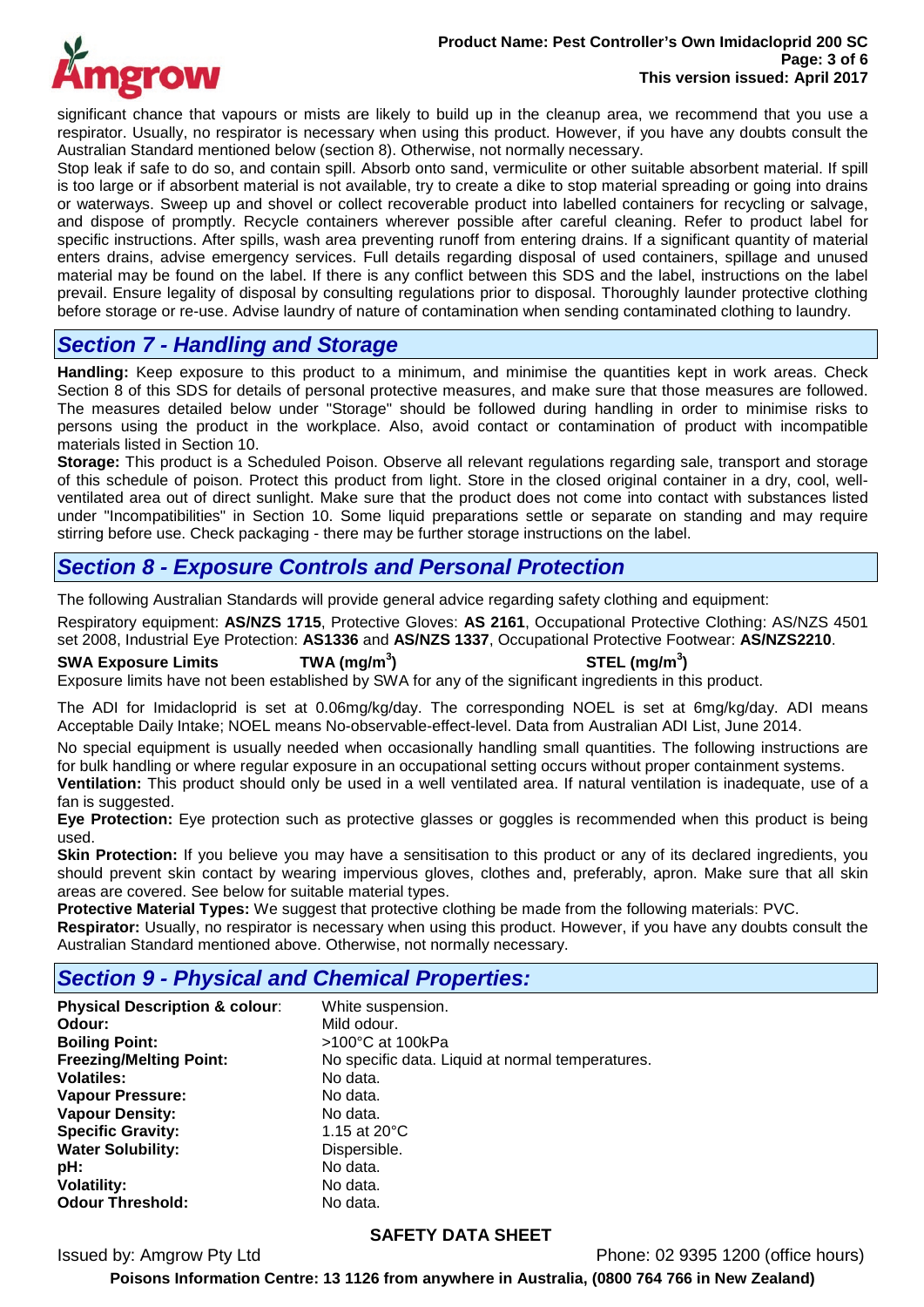

**Evaporation Rate:** No data.<br> **Coeff Oil/water Distribution**<br>
No data **Coeff Oil/water Distribution:**<br>Autoignition temp:

Not applicable - does not burn.

# *Section 10 - Stability and Reactivity*

**Reactivity:** This product is unlikely to react or decompose under normal storage conditions. However, if you have any doubts, contact the supplier for advice on shelf life properties.

**Conditions to Avoid:** Protect this product from light. Store in the closed original container in a dry, cool, wellventilated area out of direct sunlight.

**Incompatibilities:** strong oxidising agents.

**Fire Decomposition:** Only small quantities of decomposition products are expected from this product at temperatures normally achieved in a fire. This will only occur after heating to dryness. Combustion forms carbon dioxide, and if incomplete, carbon monoxide and possibly smoke. Water is also formed. May form nitrogen and its compounds, and under some circumstances, oxides of nitrogen. Occasionally hydrogen cyanide gas in reducing atmospheres. May form oxides of sulfur (sulfur dioxide is a respiratory hazard) and other sulfur compounds. Most will have a foul odour. May form hydrogen chloride gas, other compounds of chlorine. Carbon monoxide poisoning produces headache, weakness, nausea, dizziness, confusion, dimness of vision, disturbance of judgment, and unconsciousness followed by coma and death.

**Polymerisation:** This product will not undergo polymerisation reactions.

# *Section 11 - Toxicological Information*

**Toxicity:** Chronic Toxicity: A 2-year feeding study in rats fed up to 1,800 ppm resulted in a NOEL of 100 ppm (5.7 mg/kg body weight in males and 7.6 mg/kg in females). Adverse effects included decreased body weight gain in females at 300 ppm, and increased thyroid lesions in males at 300 ppm and females at 900 ppm. A 1-year feeding study in dogs fed up to 2,500 ppm resulted in a NOEL of 1,250 ppm (41 mg/kg). Adverse effects included increased cholesterol levels in the blood, and some stress to the liver.

**Reproductive Effects:** A three generation reproduction study in rats fed up to 700 ppm Imidacloprid resulted in a NOEL of 100 ppm (equivalent to 8 mg/kg/day) based on decreased pup body weight observed at the 250 ppm dose level.

**Teratogenic Effects:** A developmental toxicity study in rats given doses up to 100 ppm by gavage on days 6 to 16 of gestation resulted in a NOEL of 30 mg/kg/day (based on skeletal abnormalities observed at the next highest dose tested of 100 ppm) (329). In a developmental toxicity study with rabbits given doses of Imidacloprid by gavage during days 6 through 19 of gestation, resulted in a NOEL of 24 mg/kg/day based on decreased body weight and skeletal abnormalities observed at 72 mg/kg/day (highest dose tested).

**Mutagenic Effects:** Imidacloprid may be weakly mutagenic.

**Carcinogenic Effects:** Imidacloprid is considered to be of minimal carcinogenic risk.

**Organ Toxicity:** In short-term feeding studies in rats, there were thyroid lesions associated with very high doses of Imidacloprid.

**Fate in Humans and Animals:** Imidacloprid is quickly and almost completely absorbed from the gastrointestinal tract, and eliminated via urine and faeces (70-80% and 20-30%, respectively, within 48 hours).

An information profile for Imidacloprid is available at http://extoxnet.orst.edu/pips/ghindex.html

There is no data to hand indicating any particular target organs.

Isothiazolone is Classed by SWA as a potential sensitiser by skin contact.

### *Potential Health Effects*

### **Persons sensitised to Isothiazolone should avoid contact with this product.**

**Inhalation:** Available data indicates that this product is not harmful. However product may be mildly irritating, although unlikely to cause anything more than mild transient discomfort.

**Skin Contact:** Classified as a potential sensitiser by skin contact. Exposure to a skin sensitiser, once sensitisation has occurred, may manifest itself as skin rash or inflammation, and in some individuals this reaction can be severe. In addition product may be irritating, but is unlikely to cause anything more than mild transient discomfort.

**Eye Contact:** This product may be irritating to eyes, but is unlikely to cause anything more than mild transient discomfort.

**Ingestion:** Significant oral exposure is considered to be unlikely. Available data shows that this product is harmful, but symptoms are not available. However, this product may be irritating to mucous membranes but is unlikely to cause anything more than transient discomfort.

#### **Carcinogen Status:**

**SWA:** No significant ingredient is classified as carcinogenic by SWA.

**NTP:** No significant ingredient is classified as carcinogenic by NTP.

**IARC:** No significant ingredient is classified as carcinogenic by IARC.

## **SAFETY DATA SHEET**

Issued by: Amgrow Pty Ltd Phone: 02 9395 1200 (office hours)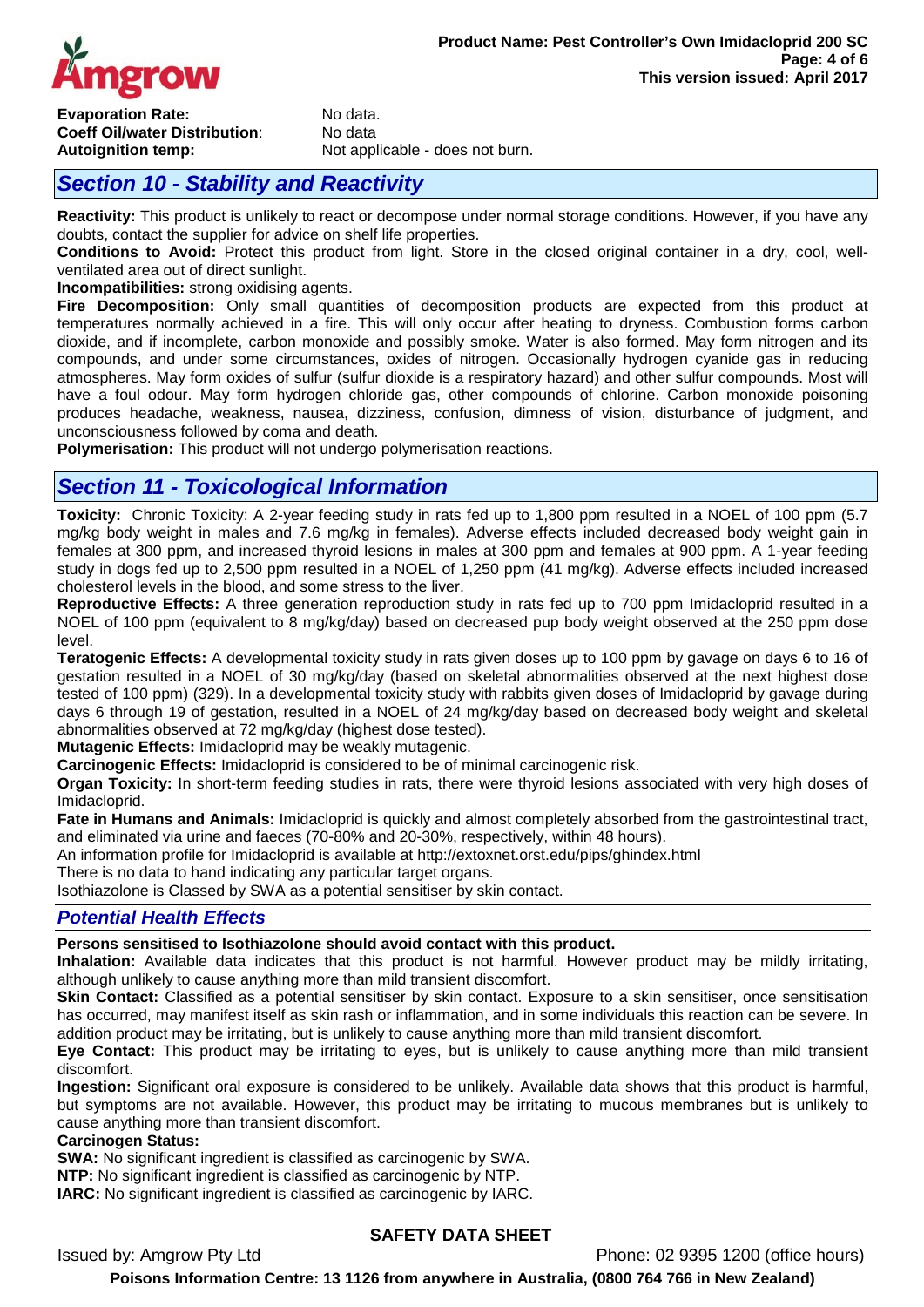

## *Classification of Hazardous Ingredients*

Ingredient **Risk Phrases** 

Isothiazolone >=0.0015%Conc<0.06%: Xi; R43

## *Section 12 - Ecological Information*

This product is biodegradable. It will not accumulate in the soil or water or cause long term problems.

**Effects on Birds:** Imidacloprid is toxic to some game birds. The LD<sub>50</sub> is 152 mg/kg for bobwhite quail, and 31 mg/kg in Japanese quail. In some studies, it was observed that birds learned to avoid Imidacloprid treated seeds after experiencing transitory gastrointestinal distress (retching) and ataxia (loss of coordination). It was concluded that the risk of dietary exposure to birds via treated seeds was minimal. Thus, Imidacloprid appears to have potential as a bird repellent seed treatment.

**Effects on Aquatic Organisms:** The toxicity of Imidacloprid to fish is moderately low. The 96-hour LC<sub>50</sub> of Imidacloprid is 211 -280mg/l for a range of species. In tests with Daphnia, the 48-hour EC<sub>50</sub> was 85 mg/L. Products containing Imidacloprid may be very toxic to aquatic invertebrates.

**Effects on Other Animals (Nontarget species):** Imidacloprid is highly toxic to bees if used as a foliar application, especially during flowering, but is not considered a hazard to bees when used as a seed treatment.

#### **ENVIRONMENTAL FATE**

**Breakdown of Chemical in Soil and Groundwater:** The half-life of Imidacloprid in soil is 48-190 days, depending on the amount of ground cover (it breaks down faster in soils with plant ground cover than in fallow soils). Organic material aging may also affect the breakdown rate of Imidacloprid.

**Breakdown of Chemical in Surface Water:** The half-life in water is much greater than 31 days at pH 5, 7 and 9. No other information was found.

**Breakdown of Chemical in Vegetation:** Imidacloprid penetrates the plant, and moves from the stem to the tips of the plant. It has been tested in a variety of application and crop types, and is metabolized following the same pathways.

# *Section 13 - Disposal Considerations*

**Disposal:** Special help is available for the disposal of Agricultural Chemicals. The product label will give general advice regarding disposal of small quantities, and how to cleanse containers. However, for help with the collection of unwanted rural chemicals, contact ChemClear 1800 008 182 http://www.chemclear.com.au/ and for help with the disposal of empty drums, contact DrumMuster http://www.drummuster.com.au/ where you will find contact details for your area.

# *Section 14 - Transport Information*

**UN Number:** This product is not classified as a Dangerous Good by ADG, IATA or IMDG/IMSBC criteria. No special transport conditions are necessary unless required by other regulations.

# *Section 15 - Regulatory Information*

**AICS:** All of the significant ingredients in this formulation are compliant with NICNAS regulations. The following ingredient: Imidacloprid, is mentioned in the SUSMP.

# *Section 16 - Other Information*

**This SDS contains only safety-related information. For other data see product literature.**

| Acronyms:                |                                                                                                                            |                  |                                                               |  |  |
|--------------------------|----------------------------------------------------------------------------------------------------------------------------|------------------|---------------------------------------------------------------|--|--|
| <b>ADG Code</b>          | Australian Code for the Transport of Dangerous<br>Goods by Road and Rail                                                   | <b>IMDG</b>      | International Maritime Dangerous Good                         |  |  |
| <b>AICS</b>              | Australian Inventory of Chemical Substances                                                                                | <b>IMSBC</b>     | International Maritime Solid Bulk Code                        |  |  |
| <b>CAS number</b>        | <b>Chemical Abstracts Service Registry Number</b>                                                                          | <b>NTP</b>       | National Toxicology Program (USA)                             |  |  |
| Hazchem<br><b>Number</b> | Emergency action code of numbers and letters that<br>provide information to emergency services especially<br>fire-fighters | <b>SUSMP</b>     | Standard for the Uniform Scheduling of Medicines &<br>Poisons |  |  |
| <b>IARC</b>              | International Agency for Research on Cancer                                                                                | <b>SWA</b>       | Safe Work Australia (formerly ASCC and NOHSC)                 |  |  |
| <b>IATA</b>              | International Air Transport Authority                                                                                      | <b>UN Number</b> | <b>United Nations Number</b>                                  |  |  |

## **SAFETY DATA SHEET**

Issued by: Amgrow Pty Ltd Phone: 02 9395 1200 (office hours) **Poisons Information Centre: 13 1126 from anywhere in Australia, (0800 764 766 in New Zealand)**